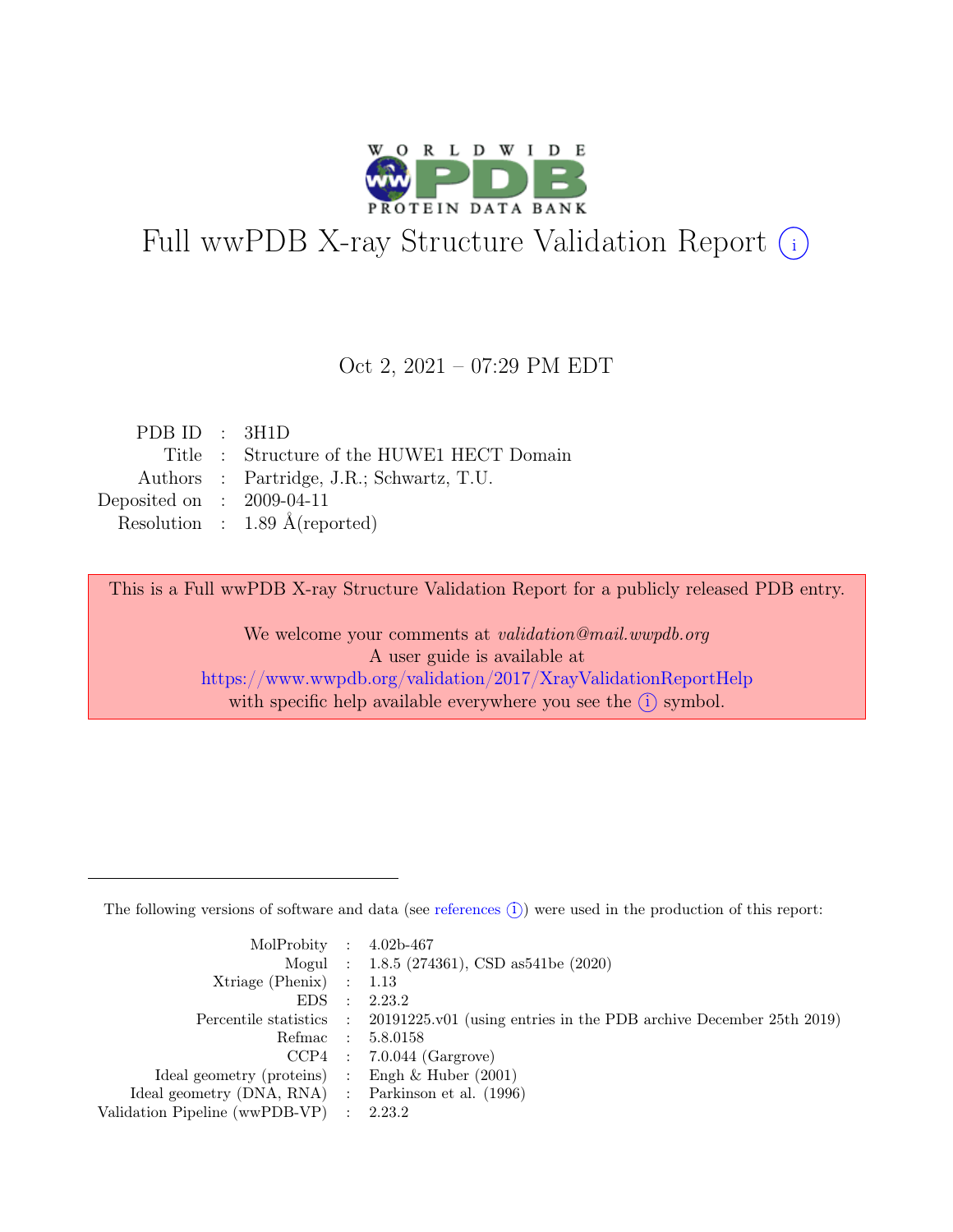# 1 Overall quality at a glance  $(i)$

The following experimental techniques were used to determine the structure: X-RAY DIFFRACTION

The reported resolution of this entry is 1.89 Å.

Percentile scores (ranging between 0-100) for global validation metrics of the entry are shown in the following graphic. The table shows the number of entries on which the scores are based.



| Metric                | Whole archive<br>$(\#Entries)$ | Similar resolution<br>$(\# \text{Entries}, \text{ resolution } \text{range}(\AA))$ |
|-----------------------|--------------------------------|------------------------------------------------------------------------------------|
| $R_{free}$            | 130704                         | $6207(1.90-1.90)$                                                                  |
| Clashscore            | 141614                         | 6847 (1.90-1.90)                                                                   |
| Ramachandran outliers | 138981                         | 6760 (1.90-1.90)                                                                   |
| Sidechain outliers    | 138945                         | 6760 (1.90-1.90)                                                                   |
| RSRZ outliers         | 127900                         | $6082(1.90-1.90)$                                                                  |

The table below summarises the geometric issues observed across the polymeric chains and their fit to the electron density. The red, orange, yellow and green segments of the lower bar indicate the fraction of residues that contain outliers for  $\geq$ =3, 2, 1 and 0 types of geometric quality criteria respectively. A grey segment represents the fraction of residues that are not modelled. The numeric value for each fraction is indicated below the corresponding segment, with a dot representing fractions <=5% The upper red bar (where present) indicates the fraction of residues that have poor fit to the electron density. The numeric value is given above the bar.

| Mol | $\sim$ $\sim$<br>'hain | Length     | Quality of chain |     |    |
|-----|------------------------|------------|------------------|-----|----|
|     |                        |            | $2\%$            |     |    |
|     | . .                    | 10F<br>4U5 | 82%              | 12% | 6% |

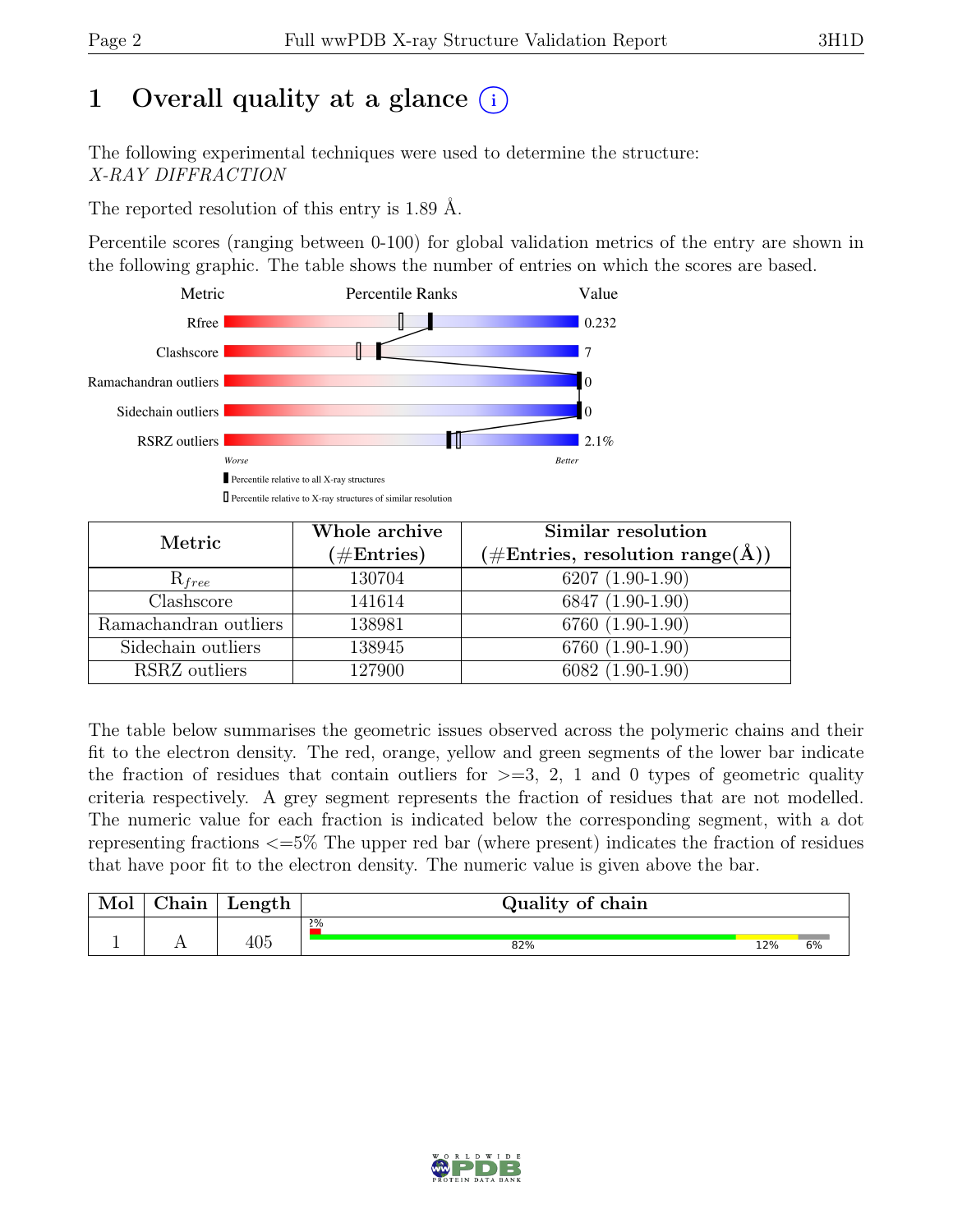# 2 Entry composition  $(i)$

There are 3 unique types of molecules in this entry. The entry contains 3547 atoms, of which 0 are hydrogens and 0 are deuteriums.

In the tables below, the ZeroOcc column contains the number of atoms modelled with zero occupancy, the AltConf column contains the number of residues with at least one atom in alternate conformation and the Trace column contains the number of residues modelled with at most 2 atoms.

• Molecule 1 is a protein called E3 ubiquitin-protein ligase HUWE1.

| Mol | Chain | Residues | Atoms         |      |          | ZeroOcc | $\vert$ AltConf $\vert$ | Trace |  |  |
|-----|-------|----------|---------------|------|----------|---------|-------------------------|-------|--|--|
|     |       | 382      | Total<br>3170 | 2025 | N<br>544 | 587     |                         |       |  |  |

| ${\rm Chain}$ | Residue | Modelled                | $\boldsymbol{\operatorname{Actual}}$<br>Comment |                     | Reference            |
|---------------|---------|-------------------------|-------------------------------------------------|---------------------|----------------------|
| A             | 3970    | <b>MET</b>              | $\overline{a}$                                  | expression tag      | UNP Q7Z6Z7           |
| A             | 3971    | <b>GLY</b>              |                                                 | expression tag      | UNP Q7Z6Z7           |
| A             | 3972    | SER                     | $\overline{\phantom{0}}$                        | expression tag      | UNP Q7Z6Z7           |
| A             | 3973    | <b>SER</b>              | $\overline{\phantom{0}}$                        | expression tag      | UNP Q7Z6Z7           |
| A             | 3974    | $\overline{\text{HIS}}$ | $\overline{\phantom{0}}$                        | expression tag      | UNP Q7Z6Z7           |
| A             | 3975    | <b>HIS</b>              | $\overline{\phantom{0}}$                        | expression tag      | UNP Q7Z6Z7           |
| A             | 3976    | <b>HIS</b>              | $\overline{\phantom{0}}$                        | expression tag      | UNP Q7Z6Z7           |
| A             | 3977    | <b>HIS</b>              | $\blacksquare$                                  | expression tag      | UNP Q7Z6Z7           |
| $\mathbf{A}$  | 3978    | <b>HIS</b>              | $\overline{\phantom{0}}$                        | expression tag      | UNP Q7Z6Z7           |
| А             | 3979    | <b>HIS</b>              | $\overline{\phantom{0}}$                        | expression tag      | UNP Q7Z6Z7           |
| A             | 3980    | <b>SER</b>              | $\overline{a}$                                  | expression tag      | UNP Q7Z6Z7           |
| A             | 3981    | SER                     | $\overline{\phantom{0}}$                        | expression tag      | UNP Q7Z6Z7           |
| A             | 3982    | <b>GLY</b>              | -                                               | expression tag      | UNP Q7Z6Z7           |
| А             | 3983    | <b>LEU</b>              | $\overline{\phantom{0}}$                        | expression tag      | UNP Q7Z6Z7           |
| А             | 3984    | GLU                     | $\overline{\phantom{0}}$                        | expression tag      | UNP Q7Z6Z7           |
| $\mathbf{A}$  | 3985    | VAL                     | $\overline{\phantom{0}}$                        | expression tag      | UNP Q7Z6Z7           |
| A             | 3986    | <b>LEU</b>              | $\overline{\phantom{0}}$                        | expression tag      | UNP Q7Z6Z7           |
| А             | 3987    | PHE                     |                                                 | expression tag      | UNP Q7Z6Z7           |
| A             | 3988    | <b>GLN</b>              | $\overline{a}$                                  | expression tag      | UNP Q7Z6Z7           |
| А             | 3989    | <b>GLY</b>              | $\overline{\phantom{0}}$                        | expression tag      | UNP Q7Z6Z7           |
| A             | 3990    | <b>PRO</b>              | -                                               | expression tag      | UNP Q7Z6Z7           |
| А             | 3991    | <b>HIS</b>              |                                                 | expression tag      | UNP Q7Z6Z7           |
| A             | 3992    | <b>MET</b>              | $\Box$                                          | expression tag      | UNP Q7Z6Z7           |
| А             | 4099    | <b>ALA</b>              | $\overline{\text{CYS}}$                         | engineered mutation | UNP Q7Z6Z7           |
| А             | 4184    | $\overline{ALA}$        | <b>CYS</b>                                      | engineered mutation | <b>UNP</b><br>Q7Z6Z7 |
| А             | 4367    | <b>ALA</b>              | <b>CYS</b>                                      | engineered mutation | UNP Q7Z6Z7           |

There are 26 discrepancies between the modelled and reference sequences:

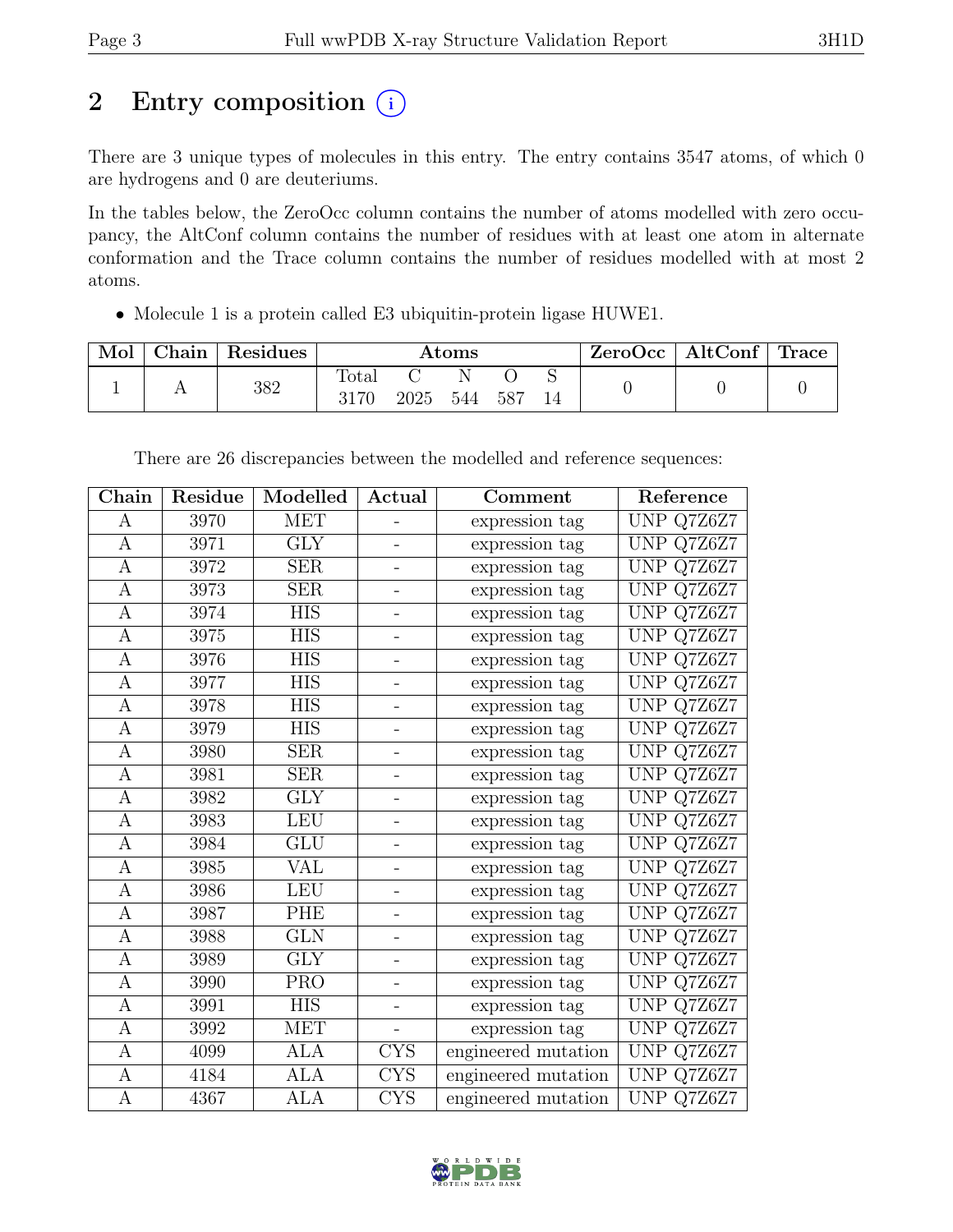• Molecule 2 is SULFATE ION (three-letter code: SO4) (formula: O4S).



| Mol           | Chain   Residues | Atoms                                 | ZeroOcc   AltConf |
|---------------|------------------|---------------------------------------|-------------------|
| 2             |                  | <sub>S</sub><br>Total<br>$\circ$<br>5 |                   |
|               |                  | Total<br>Ő<br>5                       |                   |
| $\mathcal{D}$ |                  | Total<br>5                            |                   |
|               |                  | Total                                 |                   |

 $\bullet\,$  Molecule 3 is water.

|  | Mol   Chain   Residues | <b>Atoms</b>        | ZeroOcc   AltConf |  |
|--|------------------------|---------------------|-------------------|--|
|  | $357\,$                | Total<br>357<br>357 |                   |  |

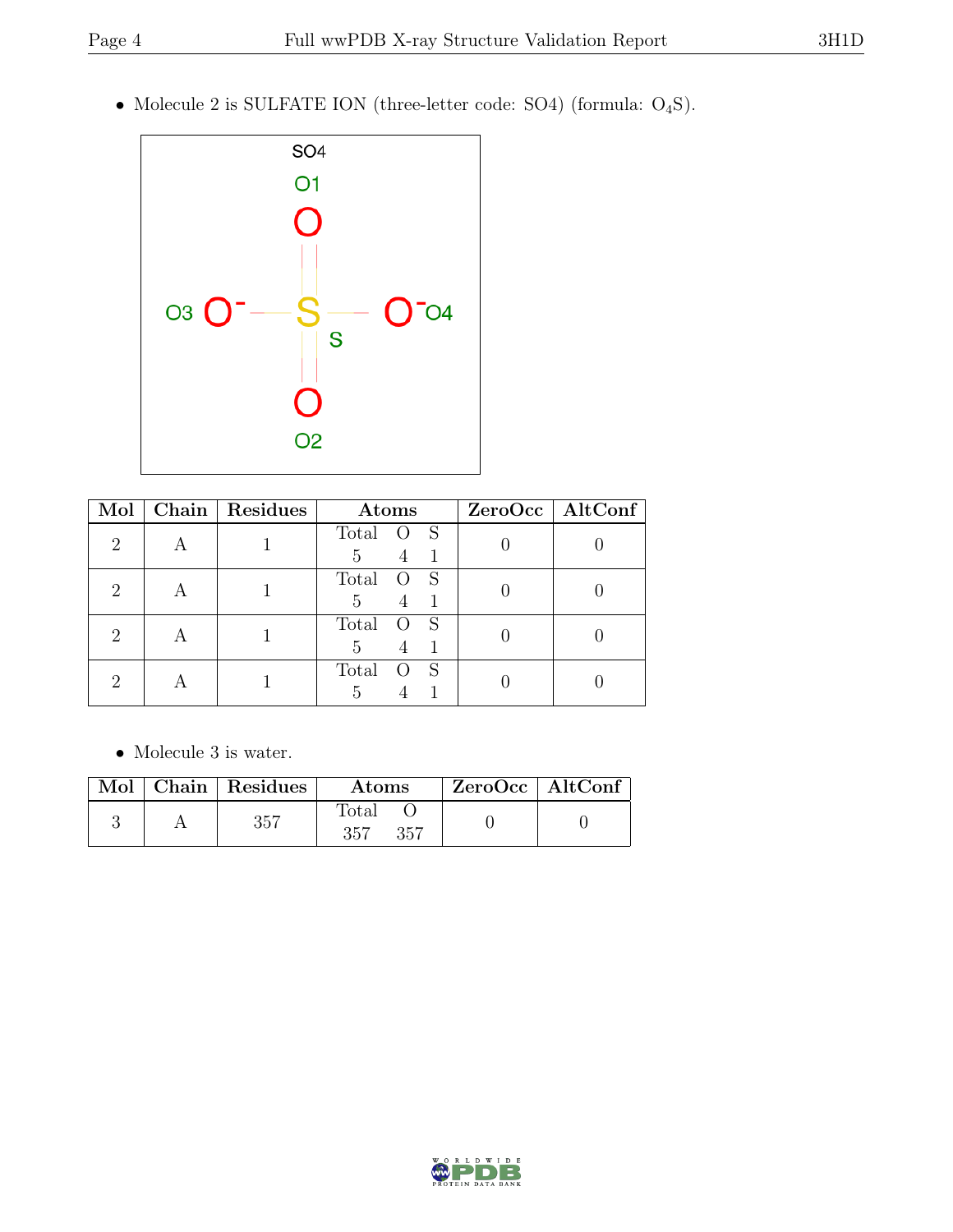# 3 Residue-property plots  $(i)$

These plots are drawn for all protein, RNA, DNA and oligosaccharide chains in the entry. The first graphic for a chain summarises the proportions of the various outlier classes displayed in the second graphic. The second graphic shows the sequence view annotated by issues in geometry and electron density. Residues are color-coded according to the number of geometric quality criteria for which they contain at least one outlier:  $green = 0$ , yellow  $= 1$ , orange  $= 2$  and red  $= 3$  or more. A red dot above a residue indicates a poor fit to the electron density (RSRZ > 2). Stretches of 2 or more consecutive residues without any outlier are shown as a green connector. Residues present in the sample, but not in the model, are shown in grey.



• Molecule 1: E3 ubiquitin-protein ligase HUWE1

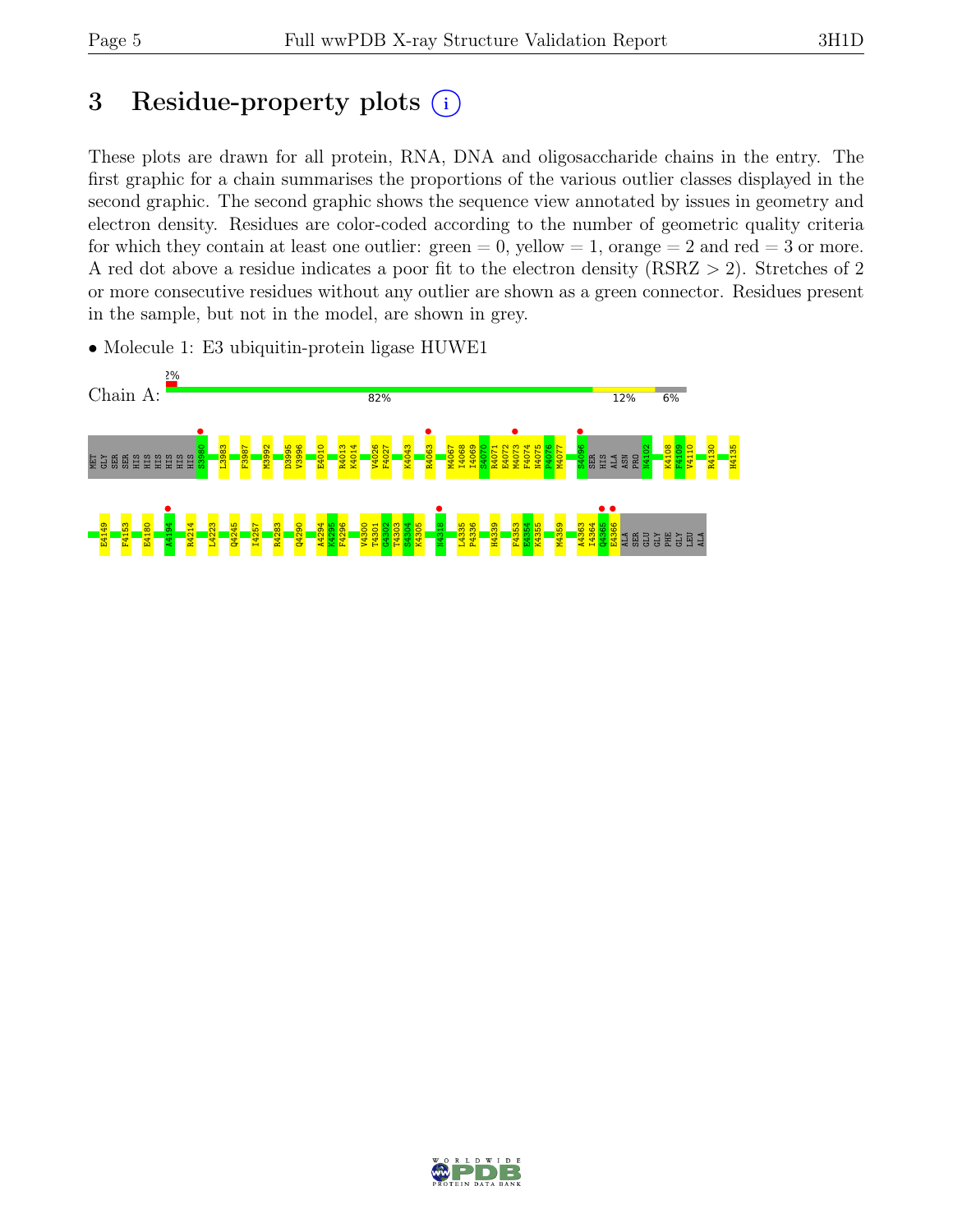## 4 Data and refinement statistics  $(i)$

| Property                                                         | Value                                              | <b>Source</b> |
|------------------------------------------------------------------|----------------------------------------------------|---------------|
| Space group                                                      | C121                                               | Depositor     |
| Cell constants                                                   | 119.65Å<br>55.65Å<br>69.58Å                        |               |
| a, b, c, $\alpha$ , $\beta$ , $\gamma$                           | $122.49^\circ$<br>$90.00^{\circ}$<br>$90.00^\circ$ | Depositor     |
| Resolution $(A)$                                                 | 29.35<br>$-1.89$                                   | Depositor     |
|                                                                  | 29.35<br>$-1.89$                                   | <b>EDS</b>    |
| % Data completeness                                              | $97.8(29.35-1.89)$                                 | Depositor     |
| (in resolution range)                                            | $97.8(29.35-1.89)$                                 | <b>EDS</b>    |
| $R_{merge}$                                                      | (Not available)                                    | Depositor     |
| $\mathrm{R}_{sym}$                                               | 0.07                                               | Depositor     |
| $\langle I/\sigma(I) \rangle$ <sup>1</sup>                       | $2.21$ (at 1.89Å)                                  | Xtriage       |
| Refinement program                                               | PHENIX (phenix.refine)                             | Depositor     |
| $R, R_{free}$                                                    | 0.166<br>0.229<br>$\ddot{\phantom{0}}$             | Depositor     |
|                                                                  | 0.170,<br>0.232                                    | DCC           |
| $R_{free}$ test set                                              | $1527$ reflections $(5.04\%)$                      | wwPDB-VP      |
| Wilson B-factor $(A^2)$                                          | 25.5                                               | Xtriage       |
| Anisotropy                                                       | 0.112                                              | Xtriage       |
| Bulk solvent $k_{sol}(\text{e}/\text{A}^3), B_{sol}(\text{A}^2)$ | $0.36$ , 55.7                                      | <b>EDS</b>    |
| L-test for twinning <sup>2</sup>                                 | $< L >$ = 0.48, $< L^2 >$ = 0.31                   | Xtriage       |
| Estimated twinning fraction                                      | $\overline{\text{No}}$ twinning to report.         | Xtriage       |
| $F_o, F_c$ correlation                                           | 0.96                                               | <b>EDS</b>    |
| Total number of atoms                                            | 3547                                               | wwPDB-VP      |
| Average B, all atoms $(A^2)$                                     | 30.0                                               | wwPDB-VP      |

Xtriage's analysis on translational NCS is as follows: The largest off-origin peak in the Patterson function is 7.71% of the height of the origin peak. No significant pseudotranslation is detected.

<sup>&</sup>lt;sup>2</sup>Theoretical values of  $\langle |L| \rangle$ ,  $\langle L^2 \rangle$  for acentric reflections are 0.5, 0.333 respectively for untwinned datasets, and 0.375, 0.2 for perfectly twinned datasets.



<span id="page-5-1"></span><span id="page-5-0"></span><sup>1</sup> Intensities estimated from amplitudes.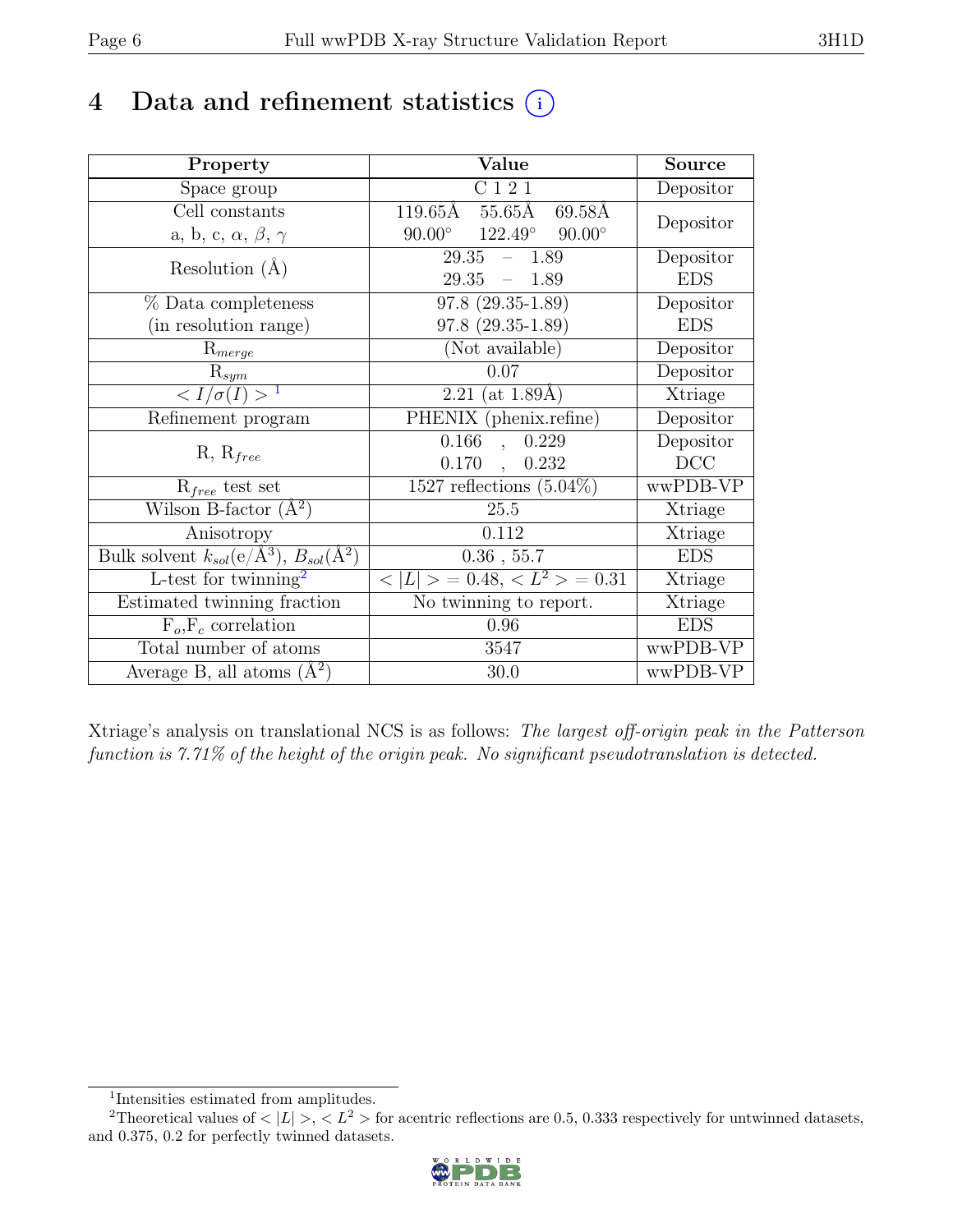# 5 Model quality  $(i)$

## 5.1 Standard geometry  $(i)$

Bond lengths and bond angles in the following residue types are not validated in this section: SO4

The Z score for a bond length (or angle) is the number of standard deviations the observed value is removed from the expected value. A bond length (or angle) with  $|Z| > 5$  is considered an outlier worth inspection. RMSZ is the root-mean-square of all Z scores of the bond lengths (or angles).

| Mol Chain |      | Bond lengths                    | Bond angles |        |  |
|-----------|------|---------------------------------|-------------|--------|--|
|           |      | RMSZ $ #Z  > 5$ RMSZ $ #Z  > 5$ |             |        |  |
|           | 0.55 | 0/3242                          | 0.60        | 0/4367 |  |

There are no bond length outliers.

There are no bond angle outliers.

There are no chirality outliers.

There are no planarity outliers.

### 5.2 Too-close contacts  $(i)$

In the following table, the Non-H and H(model) columns list the number of non-hydrogen atoms and hydrogen atoms in the chain respectively. The H(added) column lists the number of hydrogen atoms added and optimized by MolProbity. The Clashes column lists the number of clashes within the asymmetric unit, whereas Symm-Clashes lists symmetry-related clashes.

| Mol |      |      | Chain   Non-H   H(model)   H(added)   Clashes   Symm-Clashes |
|-----|------|------|--------------------------------------------------------------|
|     | 3170 | 3007 |                                                              |
|     |      |      |                                                              |
|     | 357  |      |                                                              |
|     | 3547 |      |                                                              |

The all-atom clashscore is defined as the number of clashes found per 1000 atoms (including hydrogen atoms). The all-atom clashscore for this structure is 7.

All (42) close contacts within the same asymmetric unit are listed below, sorted by their clash magnitude.

| Atom-1           | Atom-2            | Interatomic<br>distance $(A)$ | $\cap$ lash<br>overlap $(A)$ |
|------------------|-------------------|-------------------------------|------------------------------|
| 1:A:3987:PHE:HB3 | 1: A:3992: MET:SD | l.81                          |                              |

Continued on next page...

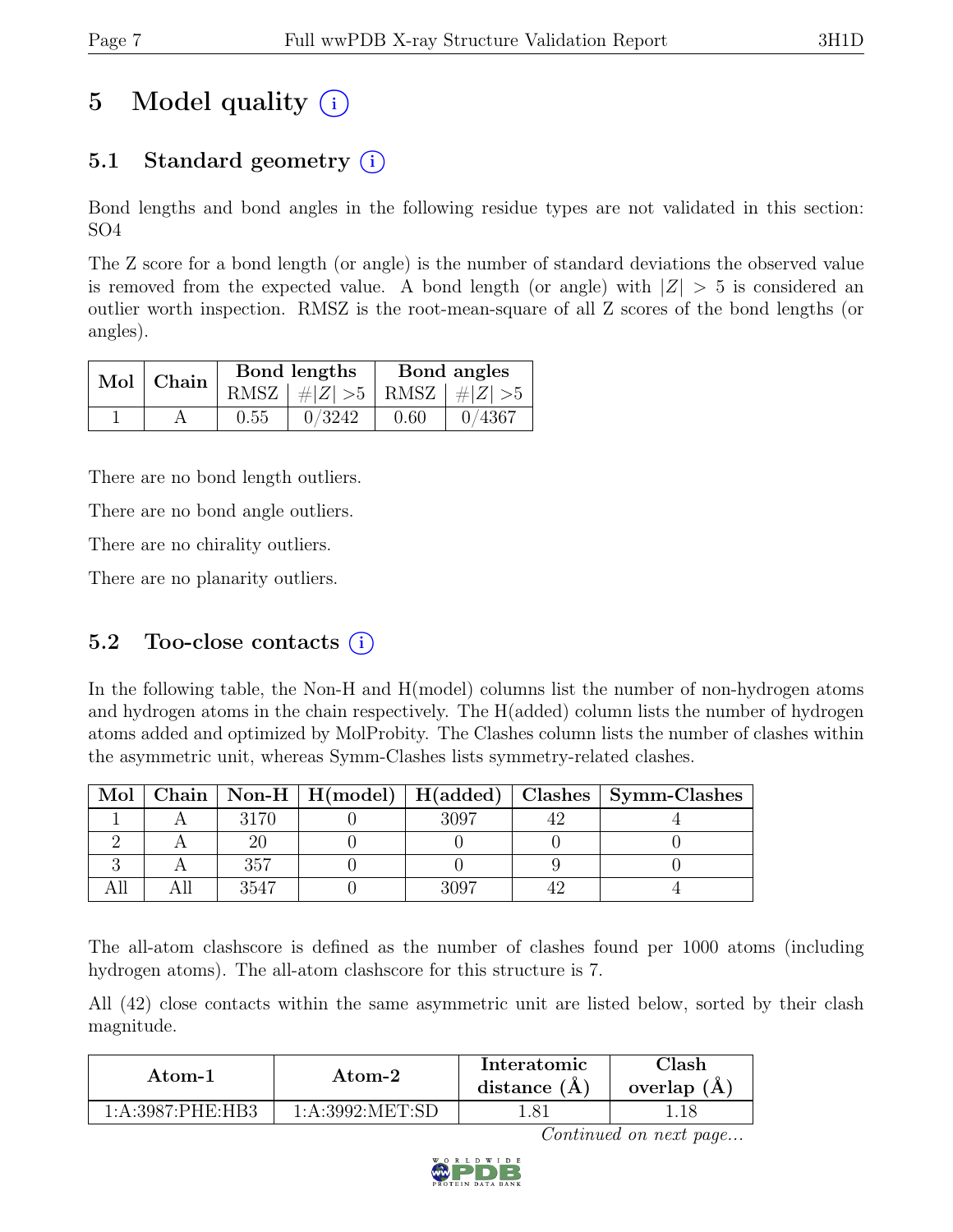|                      |                     | Interatomic      | Clash           |
|----------------------|---------------------|------------------|-----------------|
| Atom-1               | Atom-2              | distance $(\AA)$ | overlap $(\AA)$ |
| 1:A:4073:MET:CE      | 1:A:4110:VAL:HG13   | 2.00             | 0.91            |
| 1:A:4303:THR:HG23    | 1: A:4305: LYS:H    | 1.40             | 0.86            |
| 1:A:4073:MET:O       | 1:A:4074:PHE:HD2    | 1.64             | 0.79            |
| 1:A:4180:GLU:HG2     | 3:A:372:HOH:O       | 1.87             | 0.72            |
| 1:A:3987:PHE:CB      | 1:A:3992:MET:SD     | 2.72             | 0.70            |
| 1:A:4073:MET:HE3     | 1:A:4110:VAL:HG13   | 1.73             | 0.69            |
| 1:A:4069:ILE:O       | 1:A:4073:MET:HG3    | 1.93             | 0.68            |
| 1:A:4010:GLU:OE2     | 3: A:79: HOH:O      | 2.14             | 0.64            |
| 1:A:4073:MET:HE2     | 1:A:4110:VAL:HG13   | 1.78             | 0.62            |
| 1:A:4366:GLU:HG2     | 3:A:86:HOH:O        | 1.99             | 0.62            |
| 1:A:4290:GLN:H       | 1:A:4290:GLN:CD     | 2.05             | 0.59            |
| 1: A:4073: MET:O     | 1:A:4074:PHE:CD2    | 2.52             | 0.56            |
| 1: A:4067: MET:HG2   | 1:A:4071:ARG:HH12   | 1.72             | 0.53            |
| 1:A:4283:ARG:HG2     | 1:A:4353:PHE:CE2    | 2.45             | 0.52            |
| 1:A:4363:ALA:O       | 1:A:4366:GLU:HG3    | 2.09             | 0.51            |
| 1:A:4283:ARG:HG2     | 1: A: 4353: PHE: CZ | 2.47             | 0.50            |
| 1:A:4339:HIS:HD2     | 3:A:108:HOH:O       | 1.95             | 0.49            |
| 1:A:4014:LYS:HD2     | 1:A:4043:LYS:O      | 2.13             | 0.49            |
| 1:A:4077:MET:HE1     | 3:A:306:HOH:O       | 2.13             | 0.48            |
| 1:A:4135:HIS:CG      | 1:A:4223:LEU:HD21   | 2.49             | 0.48            |
| 1:A:4300:VAL:HG23    | 1:A:4301:THR:HG23   | 1.96             | 0.48            |
| 1:A:4108:LYS:HE2     | 3:A:474:HOH:O       | 2.14             | 0.46            |
| 1: A:4153: PHE:CD1   | 1:A:4214:ARG:NH1    | 2.84             | 0.45            |
| 1:A:4013:ARG:O       | 1:A:4013:ARG:HG3    | 2.17             | 0.45            |
| 1:A:4130:ARG:HA      | 1:A:4130:ARG:HD3    | 1.74             | 0.45            |
| 1:A:4335:LEU:HD23    | 1:A:4359:MET:CE     | 2.47             | 0.45            |
| 1:A:4290:GLN:NE2     | 3:A:173:HOH:O       | 2.50             | 0.45            |
| 1:A:3995:ASP:OD1     | 1: A:3996: VAL: N   | 2.51             | 0.44            |
| 1:A:4075:ASN:OD1     | 1:A:4077:MET:HG2    | 2.18             | 0.43            |
| 1:A:4257:ILE:HD11    | 1:A:4294:ALA:HA     | 2.01             | 0.43            |
| 1:A:4296:PHE:HB2     | 1:A:4364:ILE:HD13   | 2.01             | 0.43            |
| 1:A:4027:PHE:HB2     | 1:A:4072:GLU:HB3    | 2.01             | 0.42            |
| 1: A: 4355: LYS: O   | 1:A:4359:MET:HG2    | 2.19             | 0.42            |
| 1:A:4336:PRO:HD2     | 1:A:4363:ALA:HB2    | 2.01             | 0.42            |
| 1:A:4149:GLU:HG2     | 3: A:40: HOH:O      | 2.19             | 0.41            |
| 1: A: 4135: HIS: CD2 | 1:A:4223:LEU:HD21   | 2.55             | 0.41            |
| 1:A:4303:THR:HG23    | 1: A: 4305: LYS: N  | 2.20             | 0.41            |
| 1:A:3983:LEU:HD12    | 1:A:3983:LEU:C      | 2.41             | 0.41            |
| 1:A:4026:VAL:HG21    | 1:A:4068:ILE:HG21   | 2.03             | 0.41            |
| 1:A:4245:GLN:HG3     | 3:A:30:HOH:O        | 2.20             | 0.40            |
| 1:A:4296:PHE:HD1     | 1:A:4364:ILE:HD11   | 1.86             | 0.40            |

Continued from previous page.

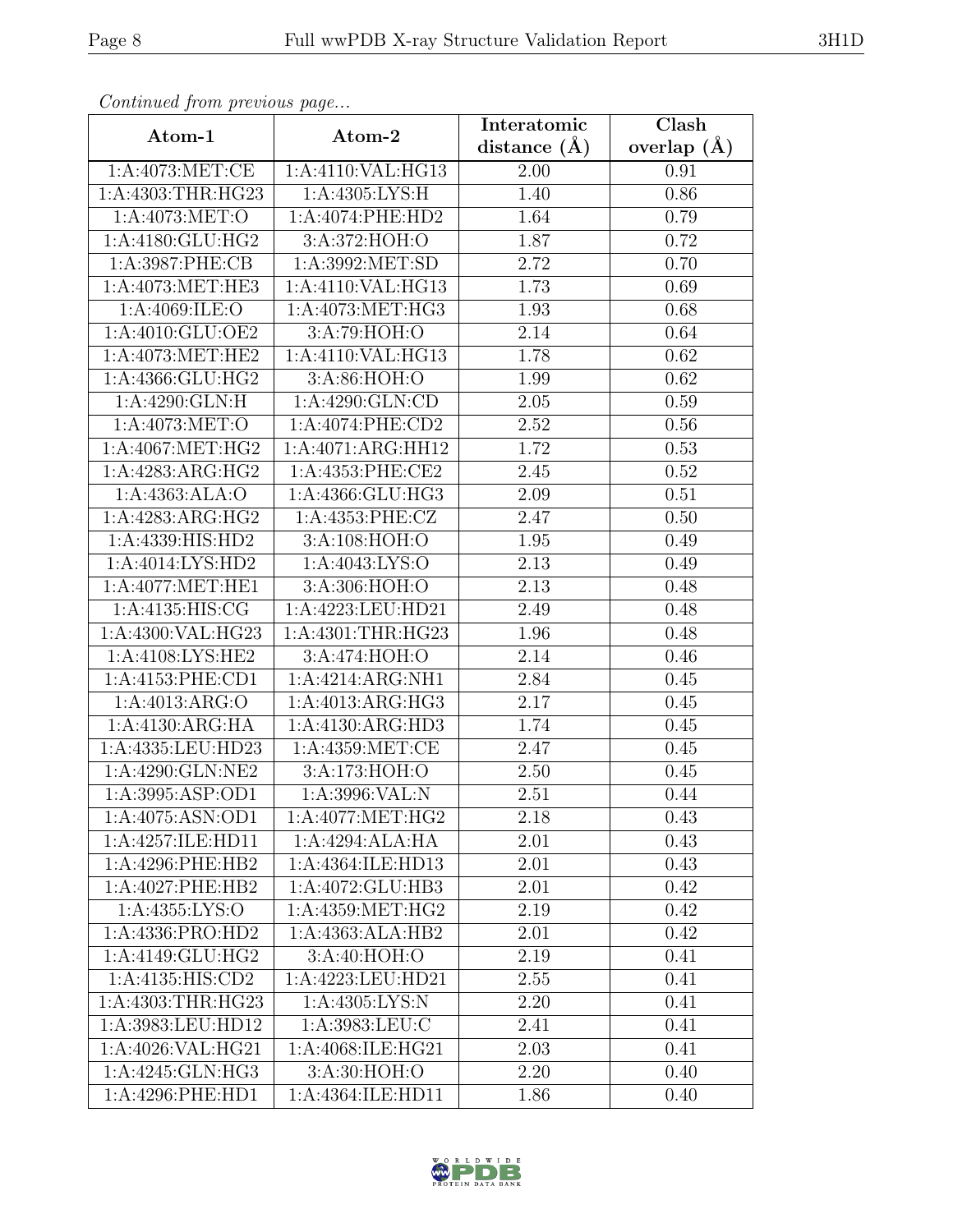| Atom-1          | Atom-2                     | Interatomic<br>distance $(\AA)$ | Clash<br>overlap $(\AA)$ |  |
|-----------------|----------------------------|---------------------------------|--------------------------|--|
|                 |                            |                                 |                          |  |
| 1:A:4063:ARG:NE | 1:A:4063:ARG:NE[2 555]     | 1.67                            | 0.53                     |  |
| 1:A:4063:ARG:CD | 1:A:4063:ARG:NE[2 555]     | 1.76                            | 0.44                     |  |
| 1:A:4063:ARG:CD | $1:A:4063:ARG:CD[2_555]$   | 2.13                            | 0.07                     |  |
| 1:A:4063:ARG:CD | 1:A:4063:ARG:CZ $[2\;555]$ | 2.17                            | 0.03                     |  |

All (4) symmetry-related close contacts are listed below. The label for Atom-2 includes the symmetry operator and encoded unit-cell translations to be applied.

### 5.3 Torsion angles  $(i)$

#### 5.3.1 Protein backbone (i)

In the following table, the Percentiles column shows the percent Ramachandran outliers of the chain as a percentile score with respect to all X-ray entries followed by that with respect to entries of similar resolution.

The Analysed column shows the number of residues for which the backbone conformation was analysed, and the total number of residues.

| $\vert$ Mol $\vert$ Chain $\vert$ | Analysed                                |  |  | Favoured   Allowed   Outliers   Percentiles                                        |  |
|-----------------------------------|-----------------------------------------|--|--|------------------------------------------------------------------------------------|--|
|                                   | $378/405 (93\%)$   371 (98\%)   7 (2\%) |  |  | $\begin{array}{ c c c c c }\n\hline\n\multicolumn{1}{ c }{100} & 100\n\end{array}$ |  |

There are no Ramachandran outliers to report.

#### 5.3.2 Protein sidechains  $(i)$

In the following table, the Percentiles column shows the percent sidechain outliers of the chain as a percentile score with respect to all X-ray entries followed by that with respect to entries of similar resolution.

The Analysed column shows the number of residues for which the sidechain conformation was analysed, and the total number of residues.

| $\mid$ Mol $\mid$ Chain $\mid$ | Analysed                       | Rotameric   Outliers   Percentiles |                                                            |  |
|--------------------------------|--------------------------------|------------------------------------|------------------------------------------------------------|--|
|                                | $343/360 (95\%)$   343 (100\%) |                                    | $\begin{array}{ c c c c }\n\hline\n100 & 100\n\end{array}$ |  |

There are no protein residues with a non-rotameric sidechain to report.

Sometimes sidechains can be flipped to improve hydrogen bonding and reduce clashes. All (1) such sidechains are listed below:

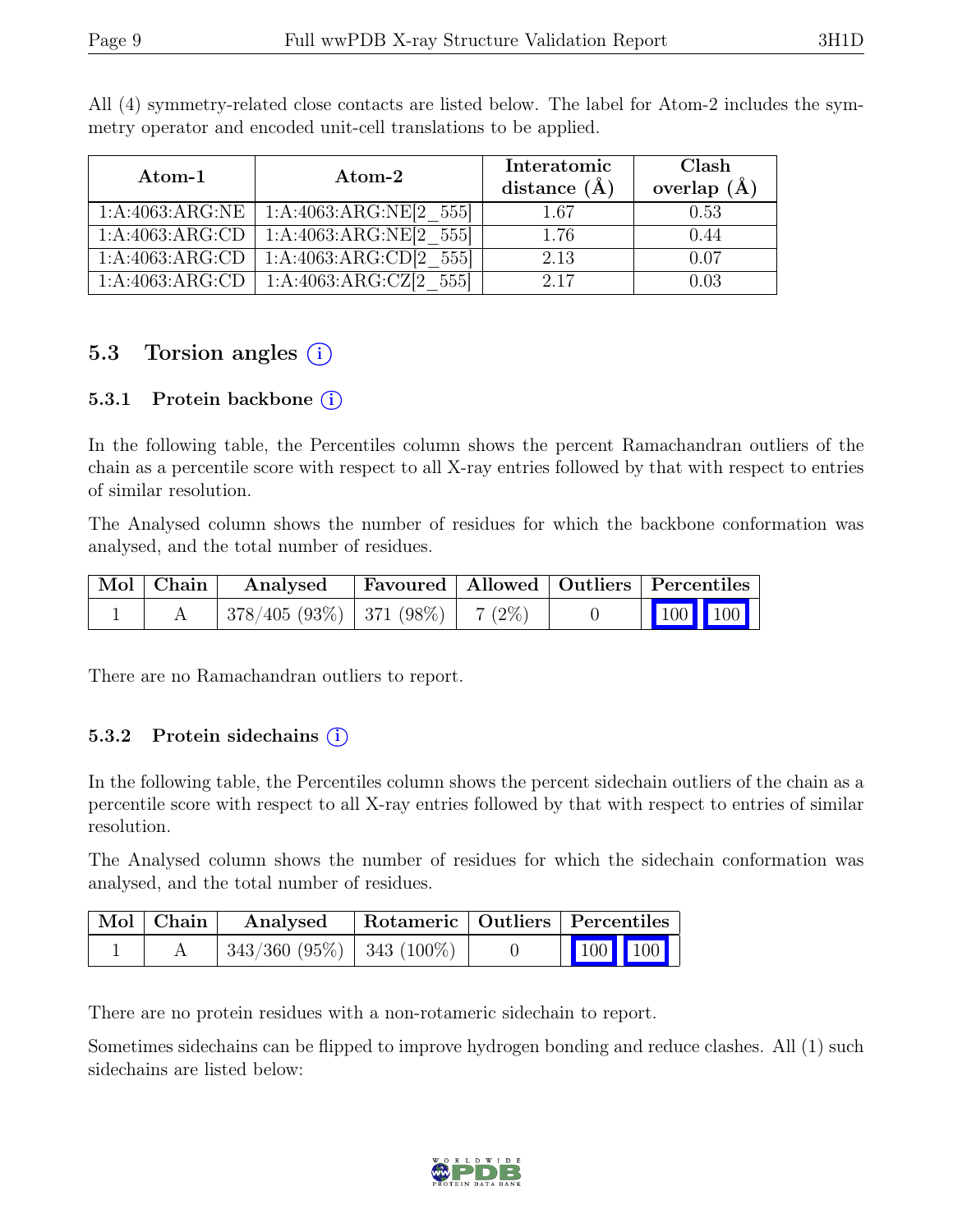| Mol | $C$ hain $\vdash$ | $\operatorname{Res}% \left( \mathcal{N}\right) \equiv\operatorname{Res}(\mathcal{N}_{0},\mathcal{N}_{0})$ | рe |
|-----|-------------------|-----------------------------------------------------------------------------------------------------------|----|
|     |                   |                                                                                                           |    |

#### 5.3.3 RNA  $(i)$

There are no RNA molecules in this entry.

#### 5.4 Non-standard residues in protein, DNA, RNA chains (i)

There are no non-standard protein/DNA/RNA residues in this entry.

#### 5.5 Carbohydrates (i)

There are no monosaccharides in this entry.

### 5.6 Ligand geometry  $(i)$

4 ligands are modelled in this entry.

In the following table, the Counts columns list the number of bonds (or angles) for which Mogul statistics could be retrieved, the number of bonds (or angles) that are observed in the model and the number of bonds (or angles) that are defined in the Chemical Component Dictionary. The Link column lists molecule types, if any, to which the group is linked. The Z score for a bond length (or angle) is the number of standard deviations the observed value is removed from the expected value. A bond length (or angle) with  $|Z| > 2$  is considered an outlier worth inspection. RMSZ is the root-mean-square of all Z scores of the bond lengths (or angles).

| Mol                        |                 | Chain | $\vert$ Res |                          |        |             |         | Bond lengths<br>Link |             |         | Bond angles |  |  |
|----------------------------|-----------------|-------|-------------|--------------------------|--------|-------------|---------|----------------------|-------------|---------|-------------|--|--|
|                            | Type            |       |             |                          | Counts | <b>RMSZ</b> | Z   > 2 | Counts               | <b>RMSZ</b> | Z   > 2 |             |  |  |
| $\Omega$                   | SO <sub>4</sub> |       | 4           | $\overline{\phantom{a}}$ | 4.4.4  | 0.13        |         | 6,6,6                | 0.11        |         |             |  |  |
| $\overline{2}$             | SO <sub>4</sub> |       |             | $\overline{\phantom{m}}$ | 4.4.4  | 0.17        |         | 6,6,6                | 0.33        |         |             |  |  |
| $\Omega$<br>$\overline{2}$ | SO <sub>4</sub> |       | G           | $\overline{\phantom{a}}$ | 4.4.4  | 0.13        |         | 6,6,6                | 0.08        |         |             |  |  |
| റ                          | SO <sub>4</sub> |       | $\Omega$    | $\overline{\phantom{a}}$ | 4,4,4  | 0.14        |         | 6,6,6                | 0.22        |         |             |  |  |

There are no bond length outliers.

There are no bond angle outliers.

There are no chirality outliers.

There are no torsion outliers.

There are no ring outliers.

No monomer is involved in short contacts.

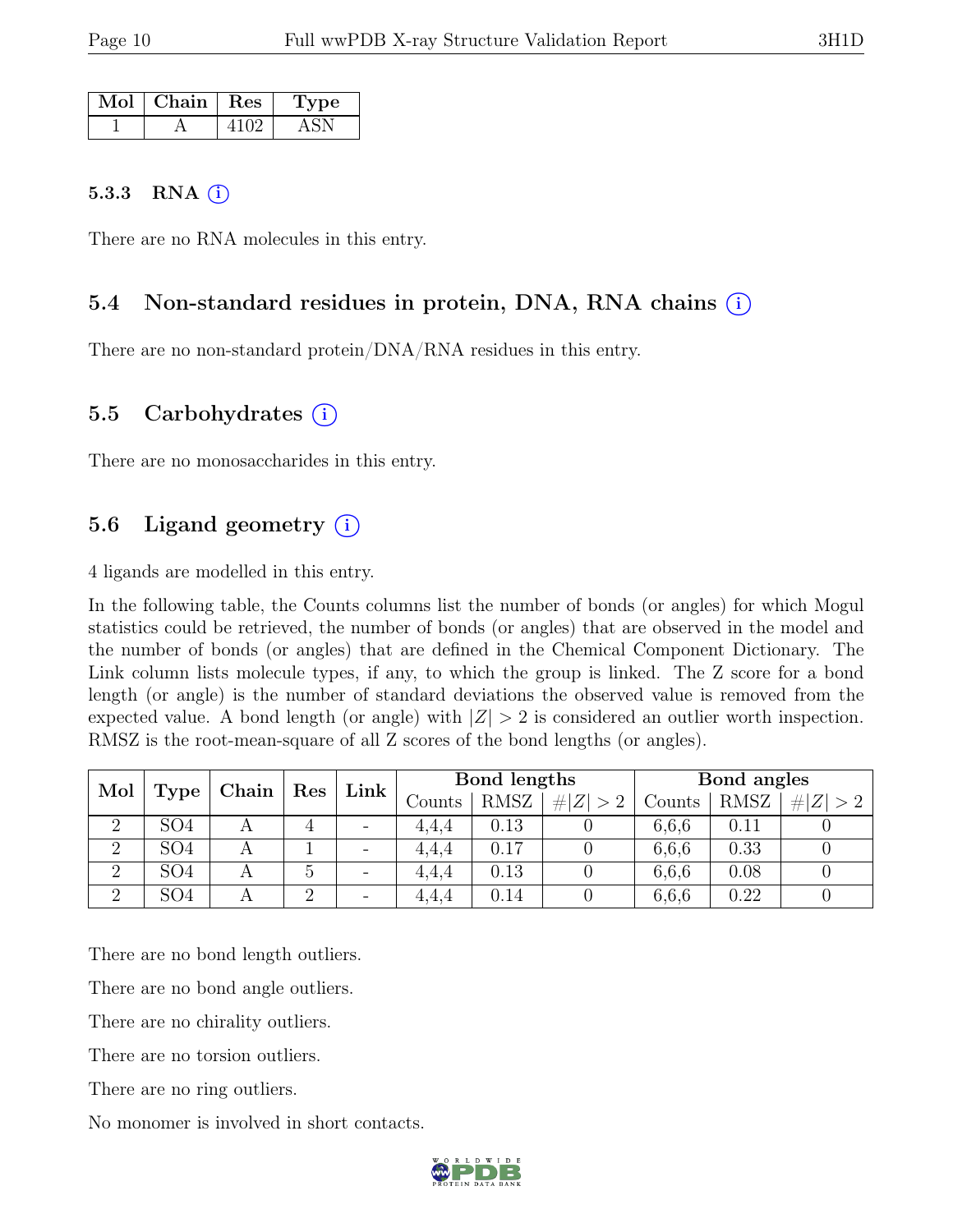## 5.7 Other polymers (i)

There are no such residues in this entry.

## 5.8 Polymer linkage issues (i)

There are no chain breaks in this entry.

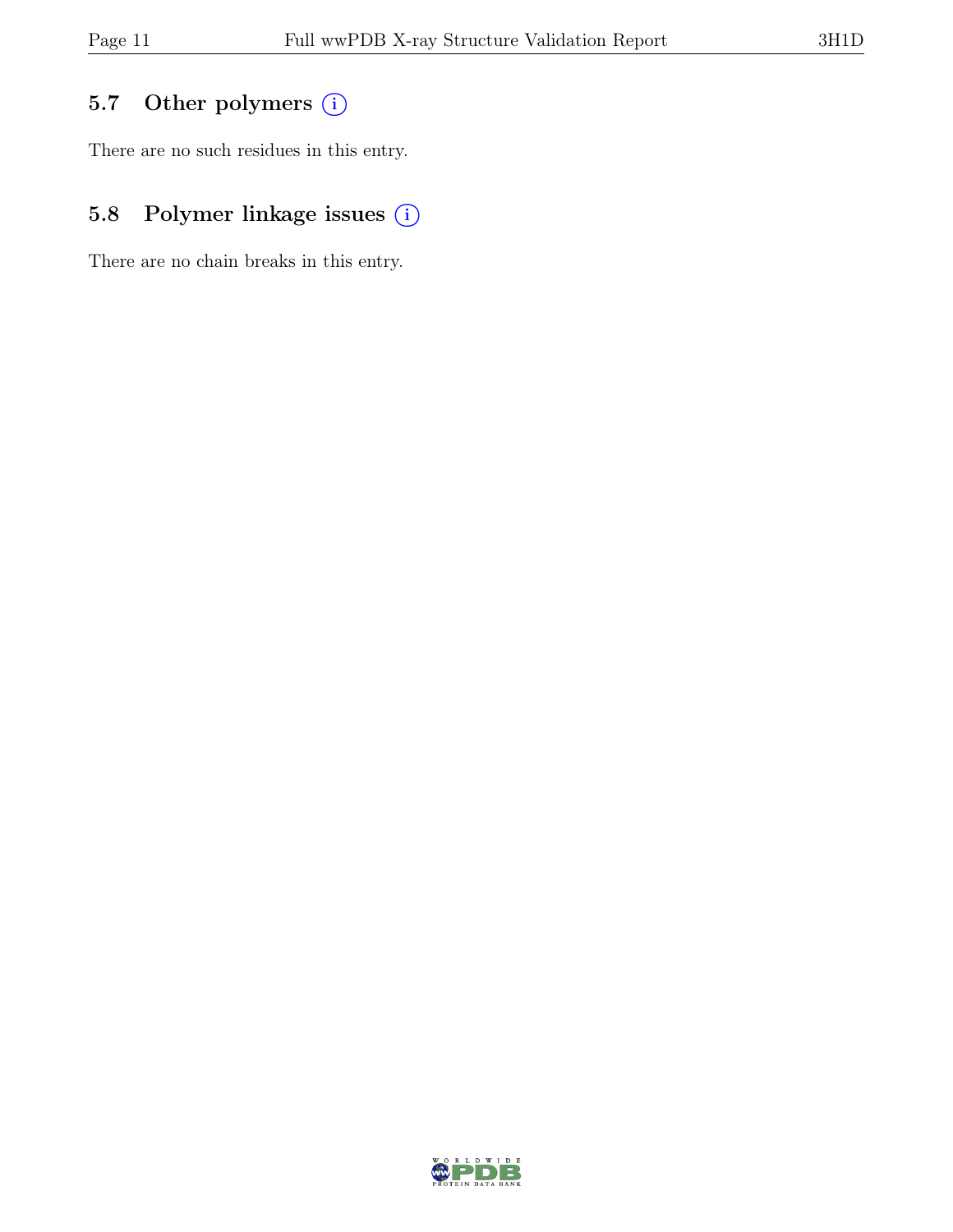## 6 Fit of model and data  $(i)$

## 6.1 Protein, DNA and RNA chains  $(i)$

In the following table, the column labelled  $#RSRZ>2$  contains the number (and percentage) of RSRZ outliers, followed by percent RSRZ outliers for the chain as percentile scores relative to all X-ray entries and entries of similar resolution. The OWAB column contains the minimum, median,  $95<sup>th</sup>$  percentile and maximum values of the occupancy-weighted average B-factor per residue. The column labelled 'Q< 0.9' lists the number of (and percentage) of residues with an average occupancy less than 0.9.

| $\vert$ Mol $\vert$ Chain $\vert$ | $\vert$ Analysed $\vert$ <rsrz> <math>\vert</math></rsrz> | $\mathrm{\#RSRZ{>}2}$ |  | $\vert$ OWAB(Å <sup>2</sup> ) $\vert$ Q<0.9 $\vert$ |                                                            |  |
|-----------------------------------|-----------------------------------------------------------|-----------------------|--|-----------------------------------------------------|------------------------------------------------------------|--|
|                                   | $\mid 382/405$ $(94\%) \mid -0.29$                        |                       |  |                                                     | $\mid 8 \ (2\%) \ \mid 63 \ \mid 66 \ \mid 14, 27, 50, 97$ |  |

All (8) RSRZ outliers are listed below:

| Mol | Chain | Res  | <b>Type</b> | <b>RSRZ</b> |
|-----|-------|------|-------------|-------------|
| 1   |       | 4073 | <b>MET</b>  | 7.4         |
| 1   |       | 4366 | GLU         | 2.6         |
| 1   |       | 4194 | ALA         | 2.4         |
| 1   |       | 4318 | <b>ASN</b>  | 2.4         |
| 1   |       | 3980 | <b>SER</b>  | 2.4         |
| 1   |       | 4365 | <b>GLN</b>  | 2.3         |
| 1   |       | 4096 | <b>SER</b>  | 2.2         |
| 1   |       | 4063 | $\rm{ARG}$  | 2.1         |

### 6.2 Non-standard residues in protein, DNA, RNA chains (i)

There are no non-standard protein/DNA/RNA residues in this entry.

### 6.3 Carbohydrates (i)

There are no monosaccharides in this entry.

### 6.4 Ligands  $(i)$

In the following table, the Atoms column lists the number of modelled atoms in the group and the number defined in the chemical component dictionary. The B-factors column lists the minimum, median,  $95<sup>th</sup>$  percentile and maximum values of B factors of atoms in the group. The column labelled 'Q< 0.9' lists the number of atoms with occupancy less than 0.9.